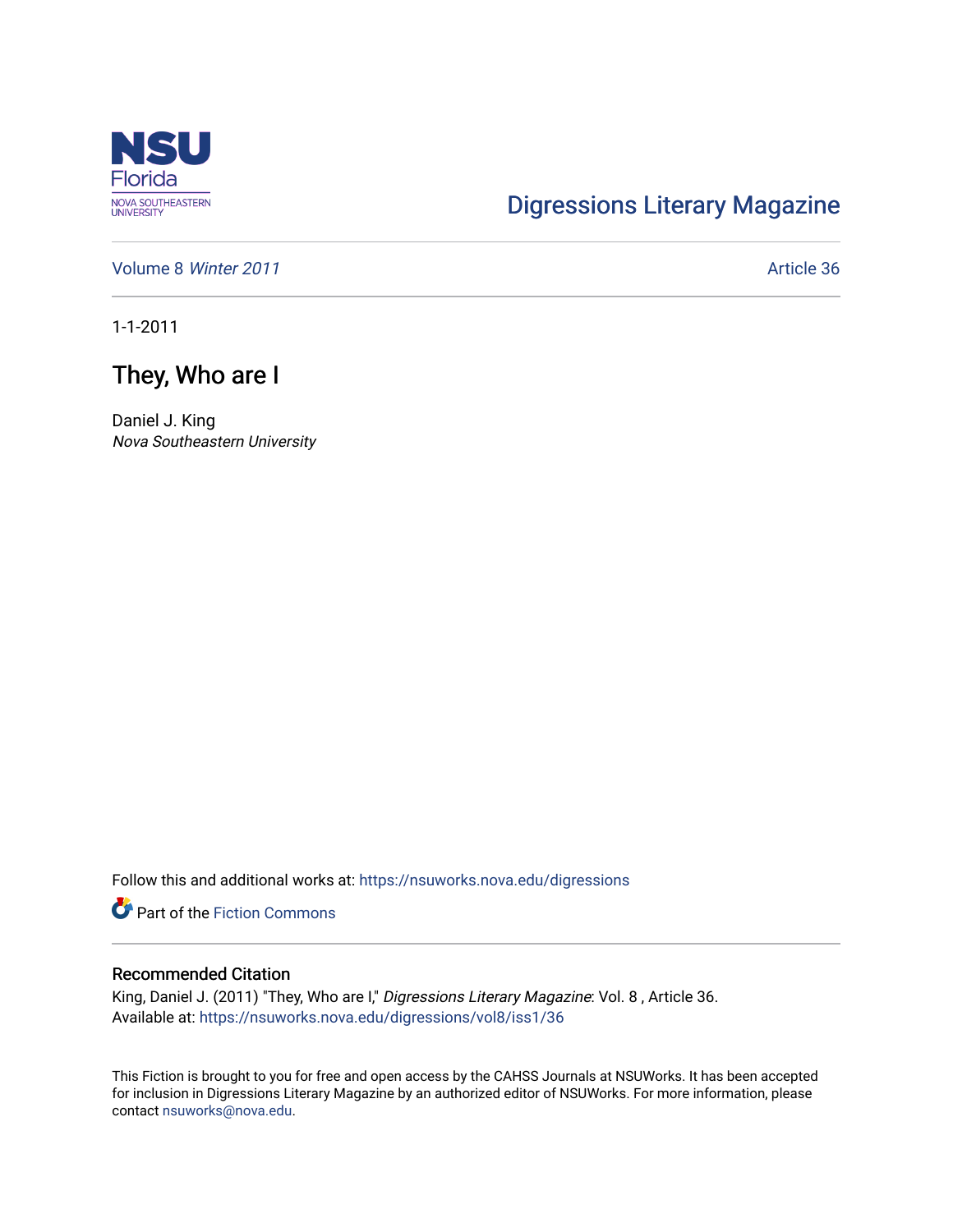## They, Who are I *Daniel J. King*

In a solemn channel between day and morrow, I sat, head in hands, nursing the broken pieces Of anguish I was not allowed to scream.

What cause for this? There was no peril, Nor castigation, nor loneliness, no… Tormented from within, by within, I knew I had to journey inward, to find the spring From which sprung pain and the sea Where I might see solace, at last.

And so I sought my Virgil in my starry wood, And found him there. Tall, handsome fellow, With stubble on chin and hair unkempt, Benignly sloven. He beckoned to me with a nod, Leaning 'gainst a tree, unhurried, unworried, Comfortable to breathe in the dusty morning Of the now rising sun. Saturday was his name.

"Can you guide me?" I asked. He sighed, shrugging. "There's nowhere you need to be," he said, "Why spoil the moment, always back and forth, Forward and reverse, how tiring." Morose, He blew out his breath, unwilling to do more. "Please," I said, "I need to know what I am, and why." He closed his eyes, and smiled despite himself. "Very well," said he, "Your despair is right before you, If you would only care to look." So I looked.

A man, grey beyond his years. Grey in hair, Grey in face, grey in thoughts, grey in spirit. He stood over a desk, back bent from the weight Of many arms with many burdens. Spiderlike, His eight arms hurried through their paper tasks, This one stopping to wipe his wrinkled brow, That one stopping to pound the desk in frustration, As he muttered through cobwebs in his throat, "Not enough, not enough, not enough, not enough."

Horrified was I by this sight, yet on Saturday's face, Mere disgust. "That's what's inside you," He said, with a gesture, "That's what keeps you Angry and afraid." I shook my head, unaccepting, Even as tears of clarity spilled from my eyes. "That can't be me," I said. Saturday chuckled. "It is," he said, "But it isn't all of you." Then he gestured the other way, and I followed.

There, sitting in the foremost pew, hands clasped Before the sacraments and the lights of that holy place, Was a different man, youthful beyond his years. After one more moment of silent gratitude, He lowered his hands and opened his eyes, smiling at me As he put his glasses back on. Valentine, the peaceful. "Don't fear," he said, rising to meet me, "God walks Beside you even when your mind refuses him. He is your friend, always, regardless of what faith You have in yourself." As I heard these truthful words, I felt a presence beside me, infinitely patient. And I knew that I had been bad to my faithful friend, For forgetting his gentle sustenance so often. But still, my searching thoughts needed answers.

"Please," I said, "How do I defeat this poison inside me? These things are blades of glass, I do not see them Until they are marked by my blood." Valentine Put a hand on my shoulder. "Have faith, young one. Look how far you've come already. You've survived Darker times than these, and come through stronger." "Darker times than these," I repeated, and saying it I felt the Earth slide forward, and myself back, Falling through time to an eternity recently ended, Yet so alien now. There he was, the teenaged thing Which refused all humanity, dressed in the darkest dyes, Hair wild over a face with shattered eyes and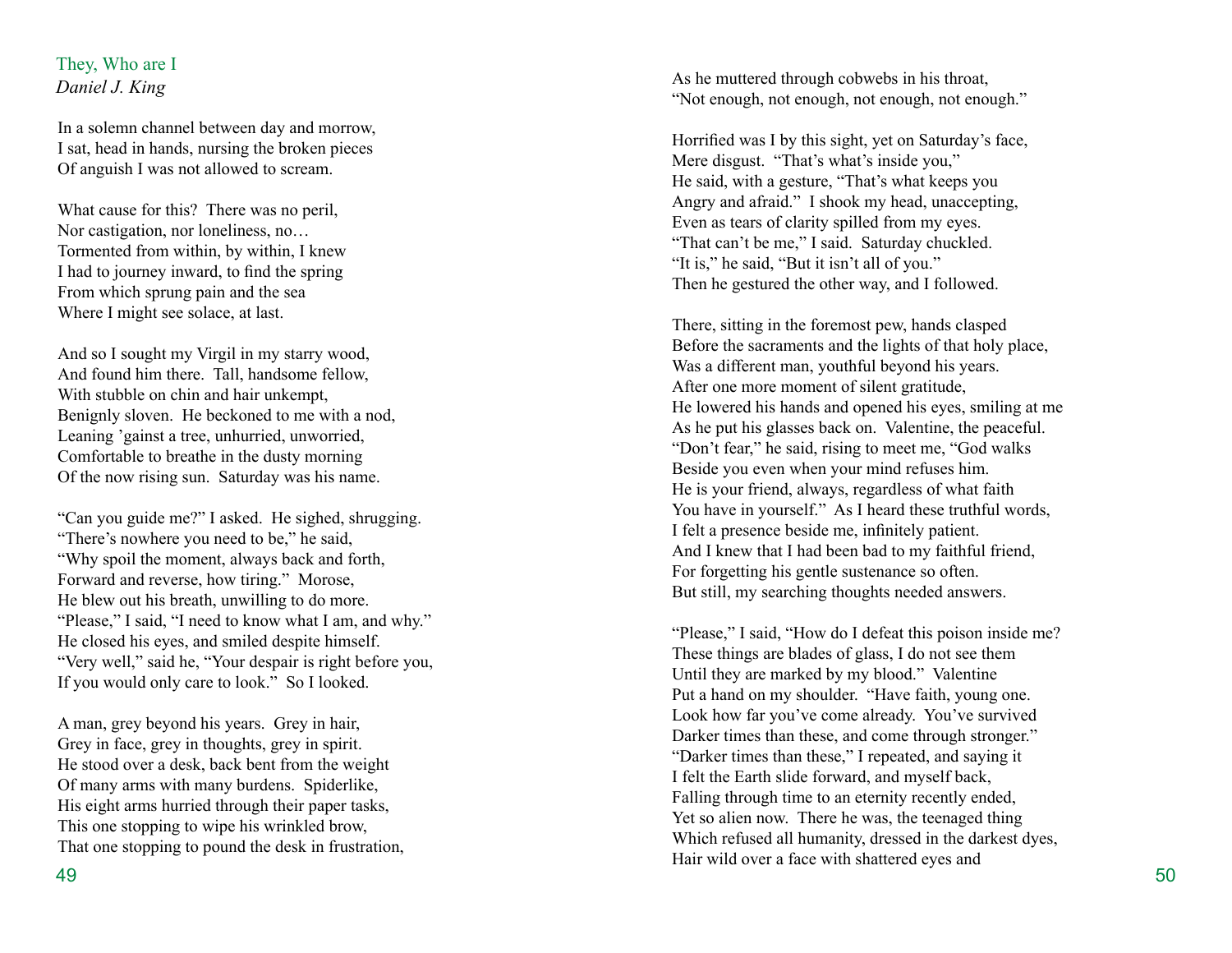Grinding teeth. One by one he nailed the bodies Of strangers to the walls of his cell. He drove The rusty spikes with his bare hands through Flesh and bone, crucifying the masses for the Rejection he blamed them for, so that the walls Dripped and drenched with the blood of people He had never given a chance to give him a chance.

Then his shattered eyes saw me, and his hands Tightened around another rusty spike. He did not Recognize his future self, and would have refused To believe it anyhow. He knew only to defend, To destroy, to kill in his heart what his mind Labeled impossible. He came at me with the spike— Ankle deep in his bloody hell I had nowhere to run— I screamed, and two arms pulled me away.

I came to on the shore, sand between my fingers And the ocean in my ears. My savior sat Next to me, legs drawn up to his chest, Chin resting on his knees. His fluffy hair tossed about in the salt breeze, and from his back A pair of snow white wings huddled close for warmth. An angel without a halo, his name was Feather.

"Thank you for saving me," I said. He sighed, My gratitude sliding off his self-deprecating Exterior. "You should stay out of the past," He said, "There's nothing for you here." "There must be something to learn from it all," I ventured. He replied, "Only to keep looking Forward." He sighed again, "I'm not the right person To ask. There might be some inspiration yet From the person you always wanted to be." He pointed inland to a little bandshell, A modest venue, between a gift-shop and a row Of parking meters. People walked by, touring Up and down the beach. A few sat in front of the Bandshell just to take a rest and send a text.

But the young performer before them took little notice Of his audience. All the stage was his world.

He was wearing two denim vests, one open, One closed, and a pair of dark sunglasses with a Kamikaze sun on a sash tied above on his forehead. He was singing forgotten songs with all his heart Into a microphone that was not plugged in. But that was an irrelevant detail. His name was Jimmy Jimmy, and he was a jester marionette Holding his own shining strings and dancing.

At the end of his song he received a modest applause, And he bowed with a grand sweep of his arm. As I walked up to the stage, he jumped down, Landing on his feet, a feline child at heart. My reflection in his sunglasses mused, "So rarely was I you. So rarely, so free." He tilted his head, raising a inquisitive eyebrow. "You were always free," he said, "And you always are."

"I was always afraid," I replied, "And I still always am. I don't even know if I can dream as big as you did." Jimmy Jimmy nudged his sunglasses down So he could wink a dazzling eye at me. "Just watch," He said, and jumped back onto the stage. As his feet hit the floor, twenty years went by. The boy became a man, and the man, a better man. Now Dr. King looked out over a captive audience Of wide-eyed college faces. He wore a fine Collared shirt with a fine pair of pants, too cool for a tie. He sized up his mewling herd with a knowing grin. The tired whiteboards behind him bespoke A tangled mess of facts, maps, and figures Sharpened and scrawled in multicolored marker. The class was not here for the notes, however. They were here for the man. And the man knew When to hold them and when to let them go. "Class dismissed," he said. And the world changed.